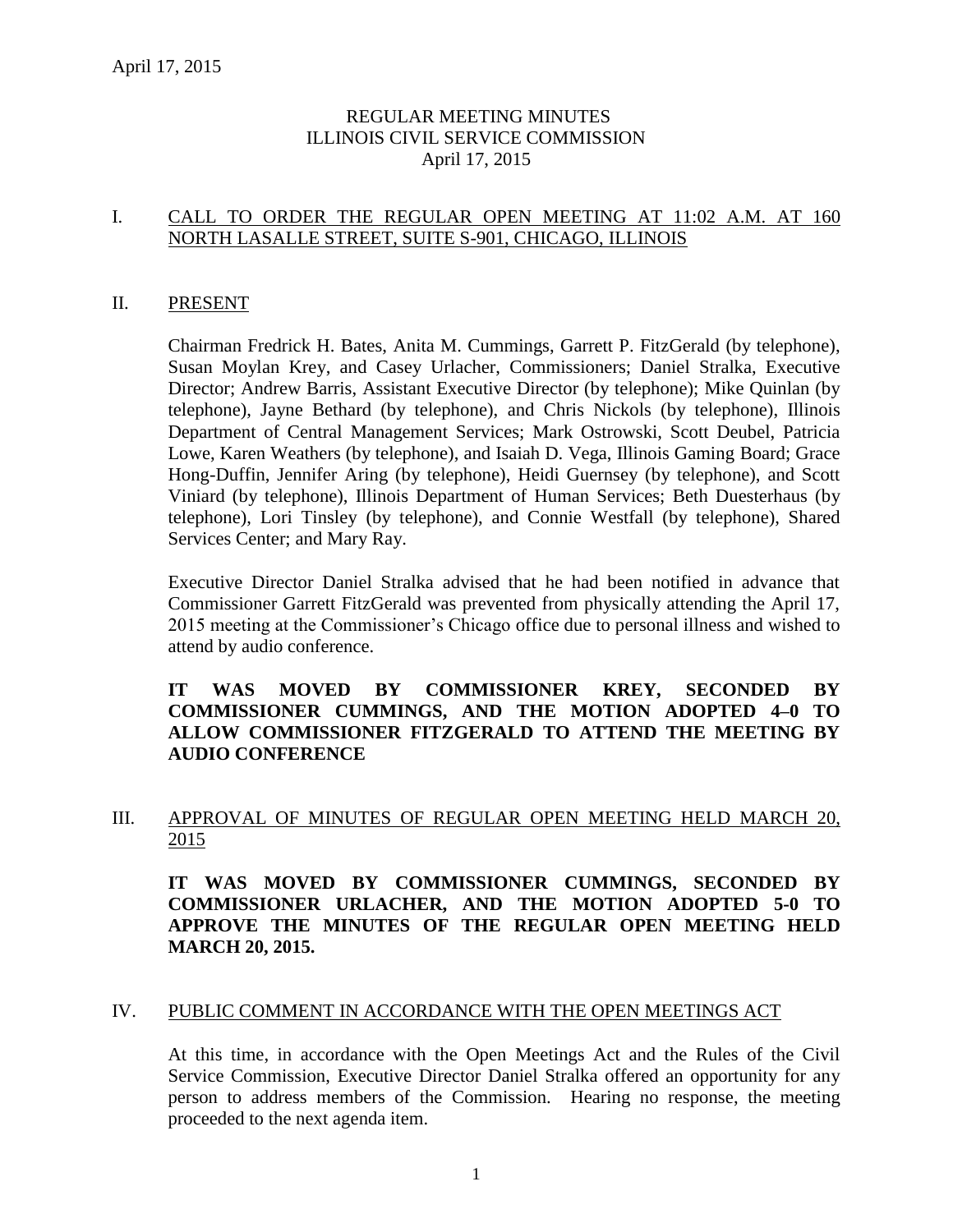#### V. EXEMPTIONS UNDER SECTION  $4d(3)$  OF THE PERSONNEL CODE

# A. Report on Exempt Positions from Department of Central Management Services

|               | Total     | Number of Exempt<br>Positions |
|---------------|-----------|-------------------------------|
| <u>Agency</u> | Employees |                               |
|               |           |                               |
|               |           |                               |
|               |           |                               |
|               |           |                               |
|               |           |                               |
|               |           |                               |
|               |           |                               |
|               |           |                               |
|               |           |                               |
|               |           |                               |
|               |           |                               |
|               |           |                               |
|               |           |                               |
|               |           |                               |
|               |           |                               |
|               |           |                               |
|               |           |                               |
|               |           |                               |
|               |           |                               |
|               |           |                               |
|               |           |                               |
|               |           |                               |
|               |           |                               |
|               |           |                               |
|               |           |                               |
|               |           |                               |
|               |           |                               |
|               |           |                               |
|               |           |                               |
|               |           |                               |
|               |           |                               |
|               |           |                               |
|               |           |                               |
|               |           |                               |
|               |           |                               |
|               |           |                               |
|               |           |                               |
|               |           |                               |
|               |           |                               |
|               |           |                               |
|               |           |                               |
|               |           |                               |
|               |           |                               |
|               |           |                               |
|               |           |                               |
|               |           |                               |
|               |           |                               |
|               |           |                               |
|               |           |                               |
|               |           |                               |
|               |           |                               |
|               |           |                               |
|               |           |                               |
|               |           |                               |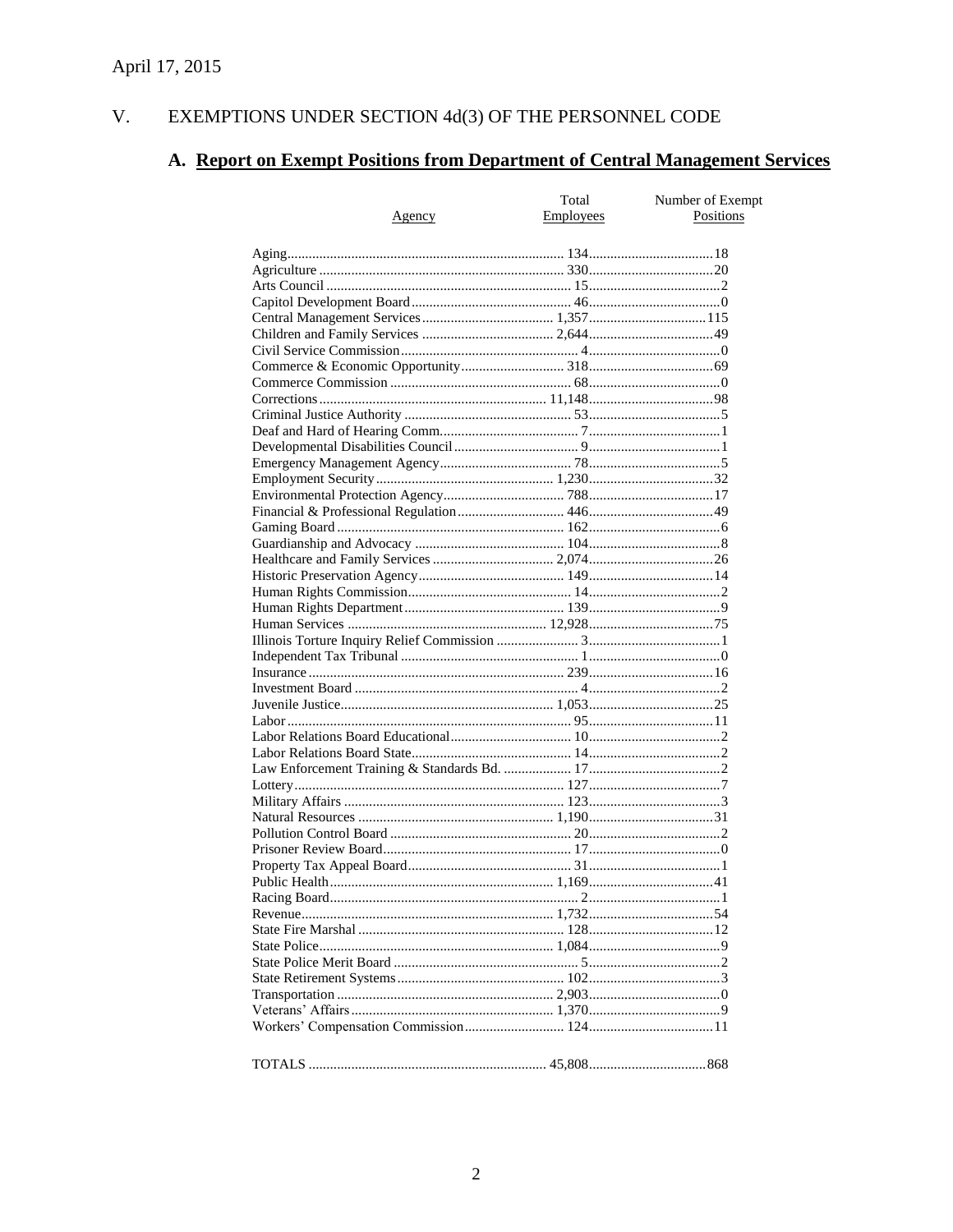#### **B. Governing Rule – Section 1.142 Jurisdiction B Exemptions**

- a) The Civil Service Commission shall exercise its judgment when determining whether a position qualifies for exemption from Jurisdiction B under Section 4d(3) of the Personnel Code. The Commission will consider any or all of the following factors inherent in the position and any other factors deemed relevant to the request for exemption:
	- 1) The amount and scope of principal policy making authority;
	- 2) The amount and scope of principal policy administering authority;
	- 3) The amount of independent authority to represent the agency, board or commission to individuals, legislators, organizations or other agencies relative to programmatic responsibilities;
	- 4) The capability to bind the agency, board or commission to a course of action;
	- 5) The nature of the program for which the position has principal policy responsibility;
	- 6) The placement of the position on the organizational chart of the agency, board or commission;
	- 7) The mission, size and geographical scope of the organizational entity or program within the agency, board or commission to which the position is allocated or detailed.
- b) The Commission may, upon its own action after 30 days notice to the Director of Central Management Services or upon the recommendation of the Director of the Department of Central Management Services, rescind the exemption of any position that no longer meets the requirements for exemption set forth in subsection (a). However, rescission of an exemption shall be approved after the Commission has determined that an adequate level of managerial control exists in exempt status that will insure responsive and accountable administrative control of the programs of the agency, board or commission.
- c) For all positions currently exempt by action of the Commission, the Director of Central Management Services shall inform the Commission promptly in writing of all changes in essential functions, reporting structure, working title, work location, position title, position number or specialized knowledge, skills, abilities, licensure or certification.
- d) Prior to granting an exemption from Jurisdiction B under Section 4d(3) of the Personnel Code, the Commission will notify the incumbent of the position, if any, of its proposed action. The incumbent may appear at the Commission meeting at which action is to be taken and present objections to the exemption request.

(Source: Amended at 34 Ill. Reg. 3485, effective March 3, 2010)

\* \* \*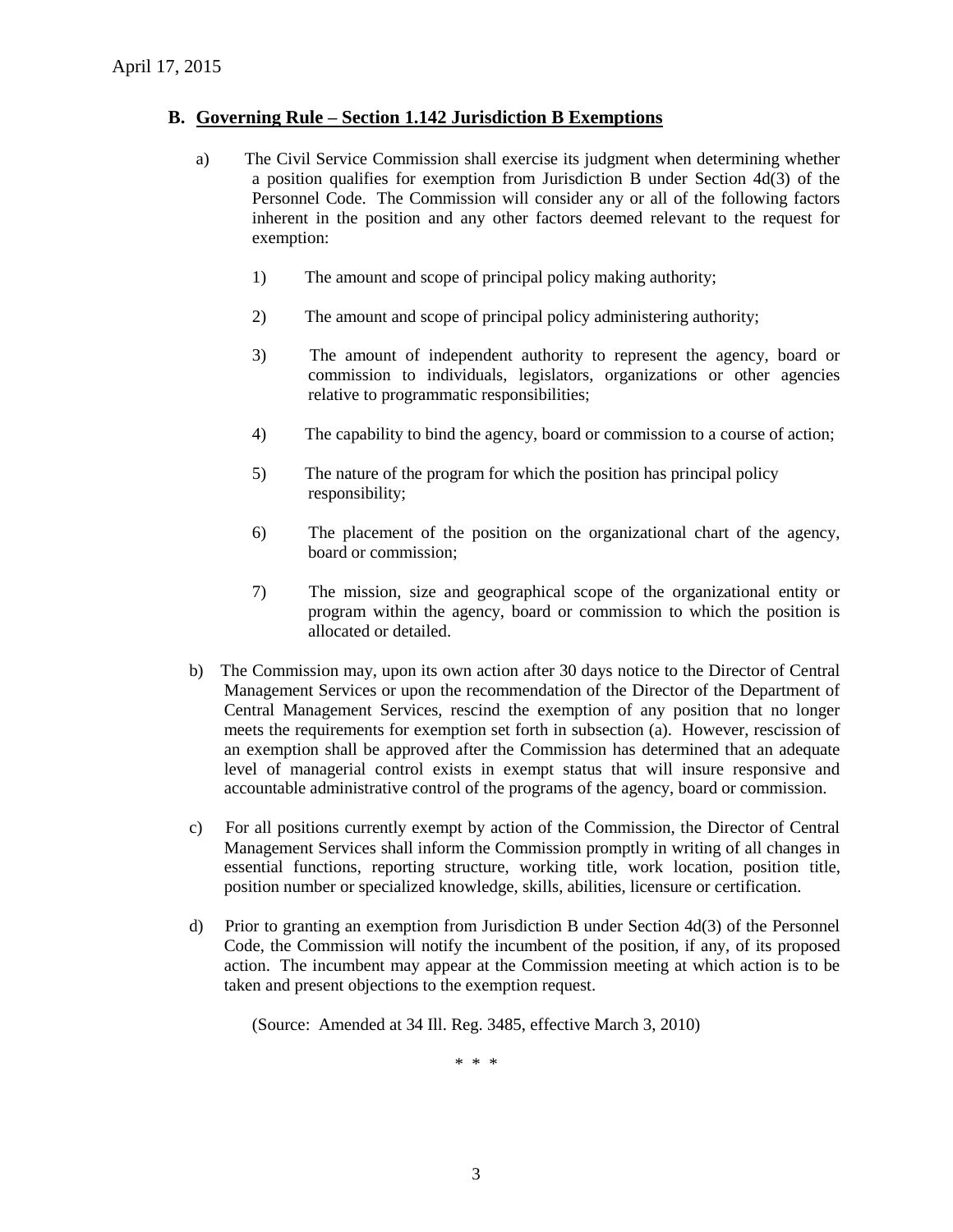## **C. Requests for 4d(3) Exemption**

Executive Director Daniel Stralka reported the following:

- As to Item C, this matter had been continued from the Commission's March meeting. The agency asked for an additional continuance to the May meeting. Staff had no objection to this request.
- As to Item D1 and D2, these requests are for two Legislative Liaison positions at the Department of Human Services. These positions report to the Chief Liaison who reports to the Secretary. One is responsible for the Division of Mental Health while the other is responsible for the Division of Alcoholism and Substance Abuse and Rehabilitation Services. It is noteworthy that these were previously stand-alone agencies prior to the consolidation resulting in the creation of Human Services in 1997. Both positions require the person to regularly communicate in the course of their employment with officials or staff of the General Assembly for the purposes of influencing legislative action. If approved, this would result in a total of five principal policy exempt positions in the agency's legislative office. For these reasons, Staff recommended approval of this request.
- As to Item E, the agency asked to continue this request to the May meeting. Staff had no objection to this request.

**IT WAS MOVED BY COMMISSIONER KREY, SECONDED BY COMMISSIONER CUMMINGS, AND THE MOTION ADOPTED 5-0, TO CONTINUE TO MAY 15, 2015 THE EXEMPTION REQUEST FOR THE FOLLOWING POSITIONS:**

- **C: Associate Director, Adult Redeploy Illinois Unit (Criminal Justice Information Authority)**
- **E: Chief Accountability Officer (Emergency Management Agency)**

**IT WAS MOVED BY COMMISSIONER KREY, SECONDED BY COMMISSIONER URLACHER, AND THE MOTION ADOPTED 5-0, TO GRANT THE EXEMPTION REQUEST FOR THE FOLLOWING POSITIONS:**

- **D1: Legislative Liaison, Division of Mental Health (Human Services)**
- **D2: Legislative Liaison, Divisions of Alcoholism and Substance Abuse and Rehabilitation Services (Human Services)**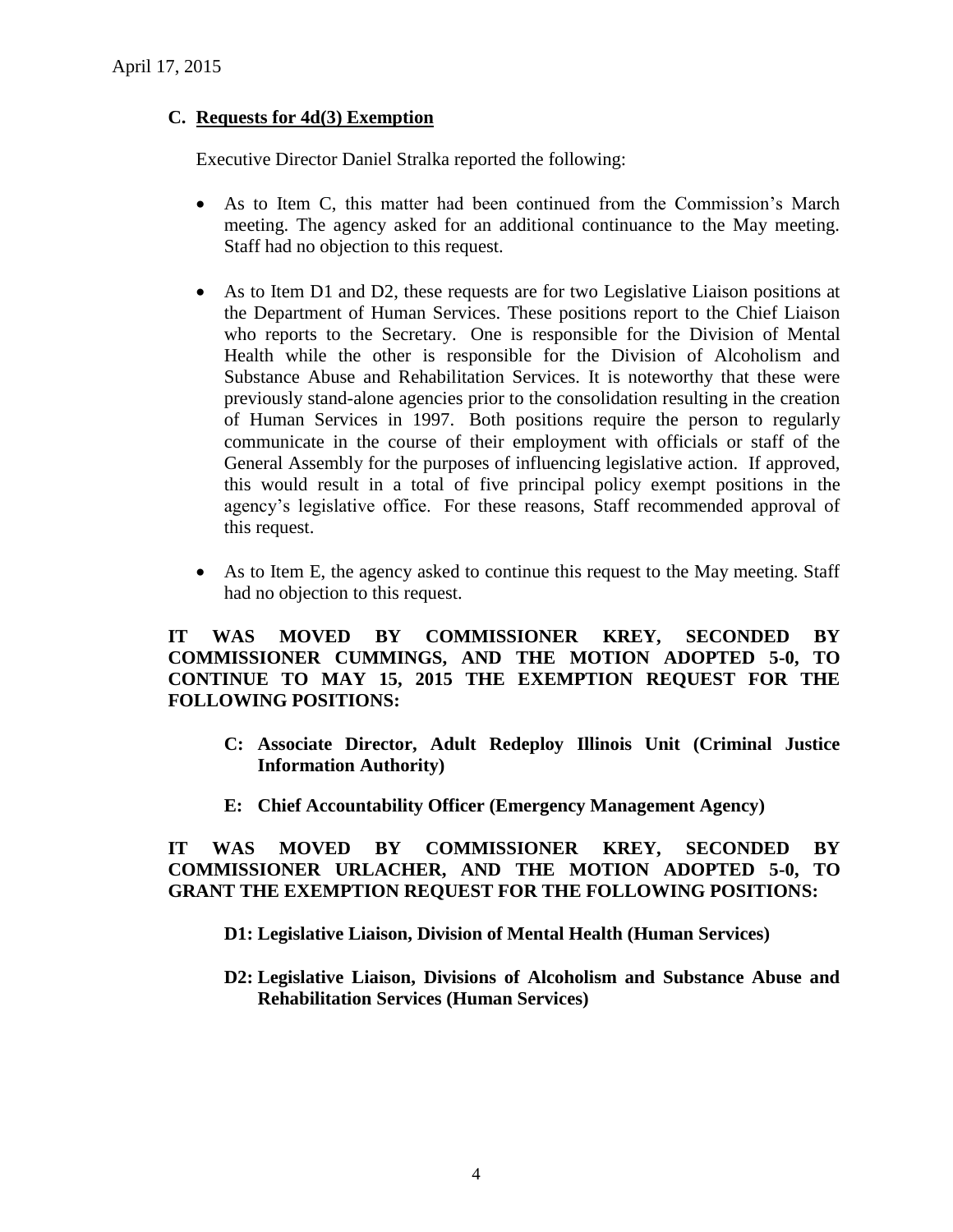## **The following 4d(3) exemption requests were continued to May 15, 2015:**

| <b>Position Number</b>  | 40070-50-05-600-00-01                            |
|-------------------------|--------------------------------------------------|
| Position Title          | Senior Public Service Administrator              |
| Bureau/Division         | Director's Office                                |
| <b>Functional Title</b> | Associate Director, Adult Redeploy Illinois Unit |
| Incumbent               | Vacant                                           |
| Supervisor              | <b>Executive Director</b>                        |
| Location                | <b>Cook County</b>                               |

## **C. Criminal Justice Information Authority**

## **E. Illinois Emergency Management Agency**

| <b>Position Number</b>  | 40070-50-17-000-10-03               |
|-------------------------|-------------------------------------|
| <b>Position Title</b>   | Senior Public Service Administrator |
| Bureau/Division         | Director's Office                   |
| <b>Functional Title</b> | <b>Chief Accountability Officer</b> |
| Incumbent               | Vacant                              |
| Supervisor              | Director                            |
| Location                | <b>Sangamon County</b>              |

## **The following 4d(3) exemption requests were granted on April 17, 2015:**

## **D1. Illinois Department of Human Services**

| <b>Position Number</b>  | 13852-10-19-040-00-03                                  |
|-------------------------|--------------------------------------------------------|
| Position Title          | Executive II                                           |
| Bureau/Division         | Office of Legislation                                  |
| <b>Functional Title</b> | Legislative Liaison, Division of Mental Health         |
| Incumbent               | Vacant                                                 |
| Supervisor              | Chief Legislative Liaison who reports to the Secretary |
| Location                | <b>Sangamon County</b>                                 |

## **D2. Illinois Department of Human Services**

| <b>Position Number</b>  | 13852-10-19-040-00-04                                      |
|-------------------------|------------------------------------------------------------|
| <b>Position Title</b>   | Executive II                                               |
| Bureau/Division         | Office of legislation                                      |
| <b>Functional Title</b> | Legislative Liaison, Divisions of Alcoholism and Substance |
|                         | <b>Abuse and Rehabilitation Services</b>                   |
| Incumbent               | Vacant                                                     |
| Supervisor              | Chief Legislative Liaison who reports to the Secretary     |
| Location                | <b>Sangamon County</b>                                     |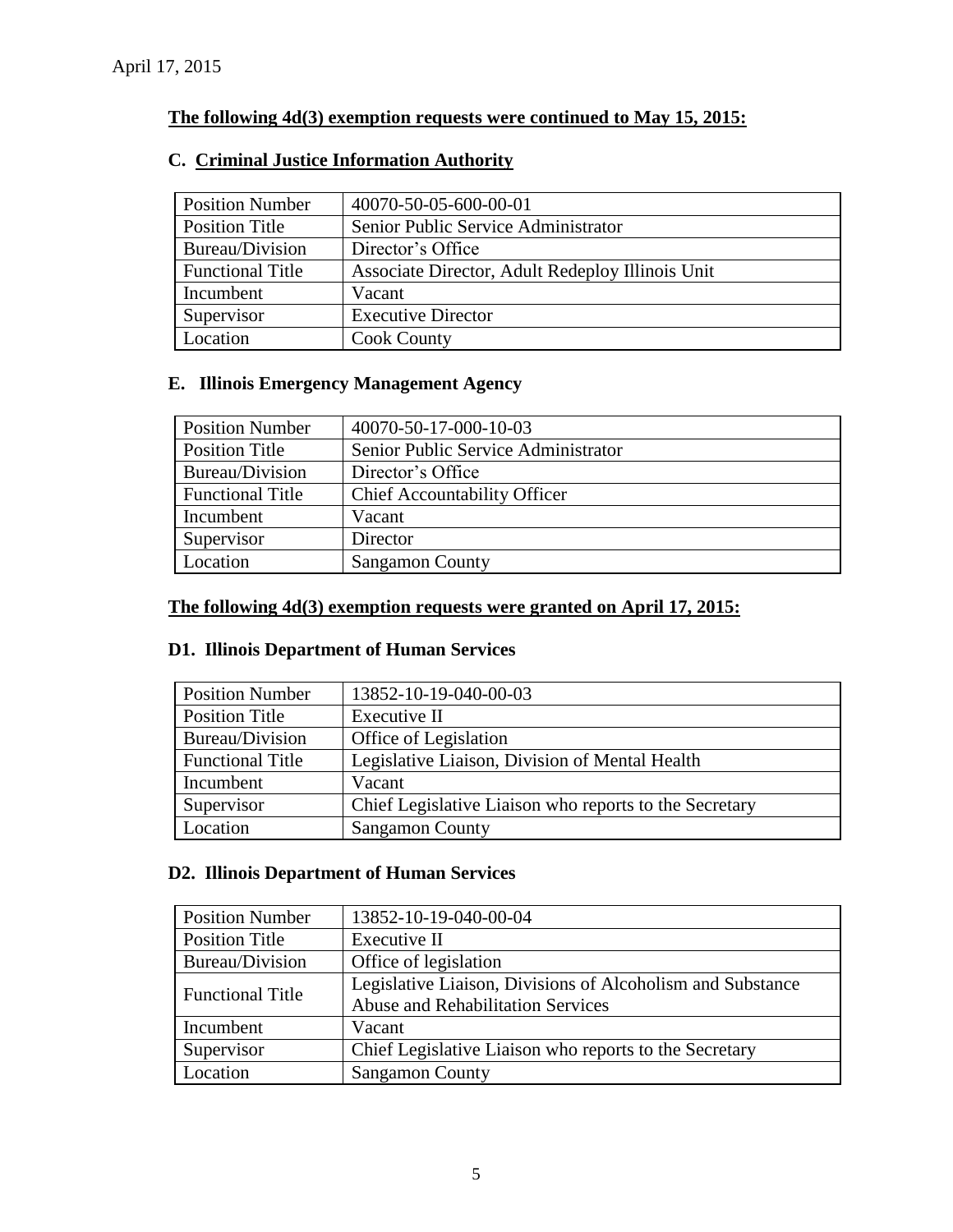## VI. CONSIDERATION OF THE STATUS OF PRIVATE SECRETARIES AND CONFIDENTIAL ASSISTANTS EXEMPT FROM JURISDICTION B PURSUANT TO SECTION 4D(1) OF THE PERSONNEL CODE

Staff noted that it had yet to receive a response from Central Management Services on this matter despite a reminder e-mail after the last meeting. Chairman Bates suggested continuing this item to the May meeting to allow some additional time for a response. It was the consensus of the Commissioners to proceed in this manner.

#### VII. CLASS SPECIFICATIONS

## **A. Governing Rule – Section 1.45 Classification Plan**

The Commission will review the class specifications requiring Commission approval under the Classification Plan and will approve those that meet the requirements of the Personnel Code and Personnel Rules and conform to the following accepted principles of position classification:

- a) The specifications are descriptive of the work being done or that will be done;
- b) Identifiable differentials are set forth among classes that are sufficiently significant to permit the assignment of individual positions to the appropriate class;
- c) Reasonable career promotional opportunities are provided;
- d) The specifications provide a reasonable and valid basis for selection screening by merit examinations;
- e) All requirements of the positions are consistent with classes similar in difficulty, complexity and nature of work.

The following class titles were submitted for creation by the Director of the Illinois Department of Central Management Services (CMS):

## **B. Gaming Shift Supervisor Gaming Unit Supervisor Gaming Operations Supervisor**

Assistant Executive Director Barris offered a brief presentation on the recent history of Class Specifications. Barris explained that Class Specifications are the written descriptions of the requirements, duties and responsibilities of a group of positions. Flowing from each Class Specification, individual Position Descriptions are written to describe each position within the Class. In the early 1990s, the classes called Public Service Administrator (PSA) and Senior Public Service Administrator (SPSA) were created as "broad-band" classes. This meant that the Class Specification was written very broadly, using generic terms, so the same class could be used for many different positions at many different agencies. As an example,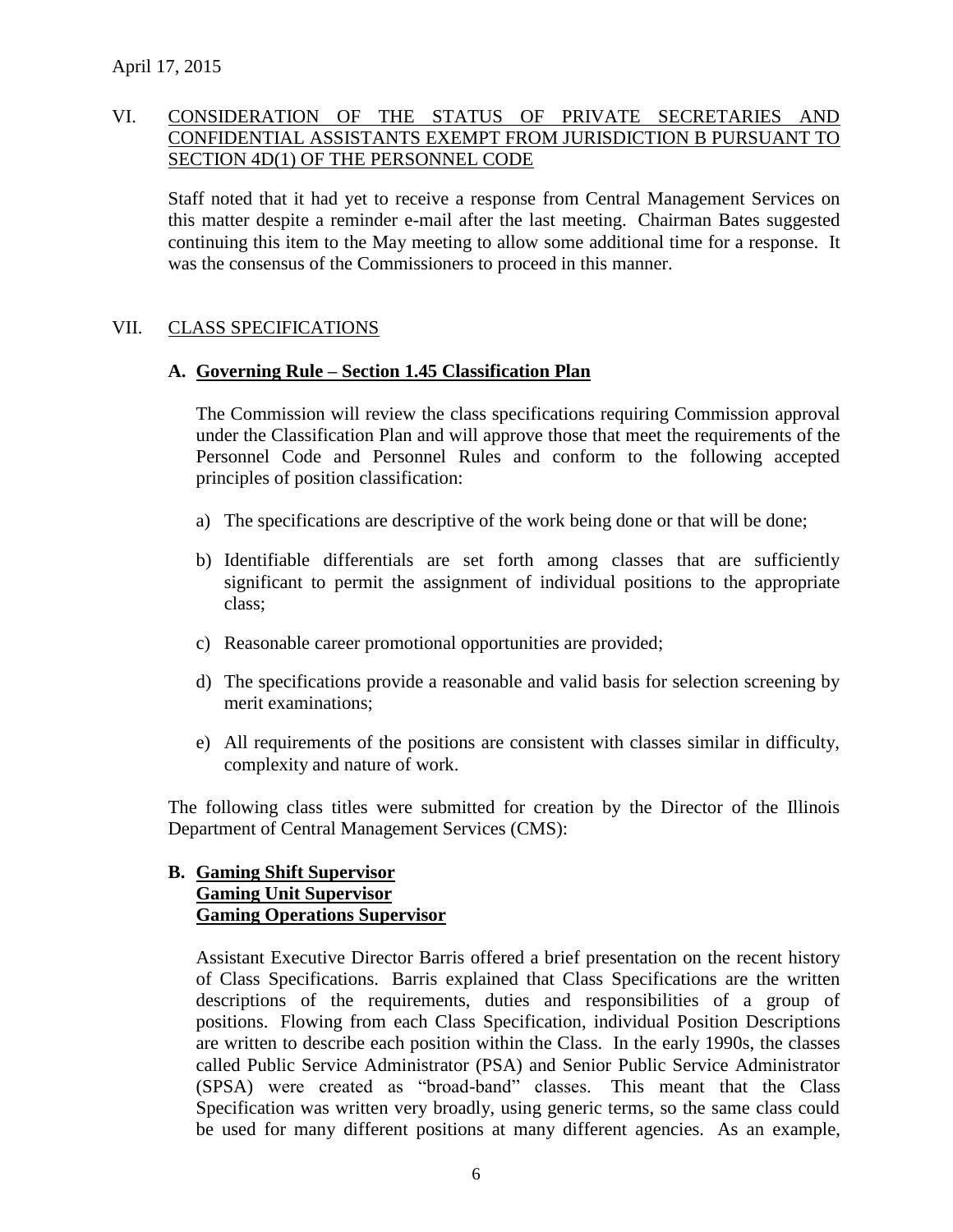Barris compared his position as the Assistant Executive Director at the Civil Service Commissions classified as a PSA, Option 8L to the PSA, Option 7 (Gaming Shift Supervisor) at the Illinois Gaming Board. Despite the numerous practical differences in the duties of a PSA at the Civil Service Commission and a PSA at the Illinois Gaming Board, the only identifiable difference in the written description of the PSA class is that one falls under Option "8L-Law License" while the Illinois Gaming Board's class falls under "Option 7–Correctional." In other words, only one phrase is used to identify, describe and distinguish the two options within the PSA class. In recent years, the agencies and Central Management Services are moving away from broad-band classification.

Prior to the meeting, Assistant Executive Director Barris asked Chris Nickols at Central Management Services-Technical Services if positions within the class were subject to legislation removing the positions from collective bargaining and if this was an attempt to get those positions into a union. Nickols stated that the positions were not subject to such legislation. Nickols explained that the agency requested the class study because several agencies who use the PSA class work closely together but needed to pay the positions within the class separately. Nickols explained that the December 2014 request was withdrawn from the Civil Service Commission's December meeting because Central Management Services, the union and the agencies needed to establish an agreement on the definition of a "sworn officer" and "nonsworn officer" in relation to the term "peace officer." Nickols stated that an agreement was reached on this issue. Mark Ostrowski, Administrator-Illinois Gaming Board, explained the many duties and responsibilities within the classes related to the Gaming Board's jurisdiction over approximately ten river boats and 19,000 gaming machines. For all of the above reasons, Staff recommended approval of the new classes.

**IT WAS MOVED BY COMMISSIONER CUMMINGS, SECONDED BY COMMISSIONER URLACHER, AND THE MOTION ADOPTED 5-0, TO APPROVE THE CREATION OF THE FOLLOWING CLASS TITLES TO BE EFFECTIVE ON MAY 1, 2015:**

**B. Gaming Shift Supervisor Gaming Unit Supervisor Gaming Operations Supervisor**

**IT WAS MOVED BY COMMISSIONER KREY, SECONDED BY COMMISSIONER CUMMINGS, AND THE MOTION ADOPTED 5-0 TO DISAPPROVE ANY CLASS SPECIFICATIONS RECEIVED BY THE COMMISSION NOT CONTAINED IN THIS REPORT TO ALLOW ADEQUATE STUDY.**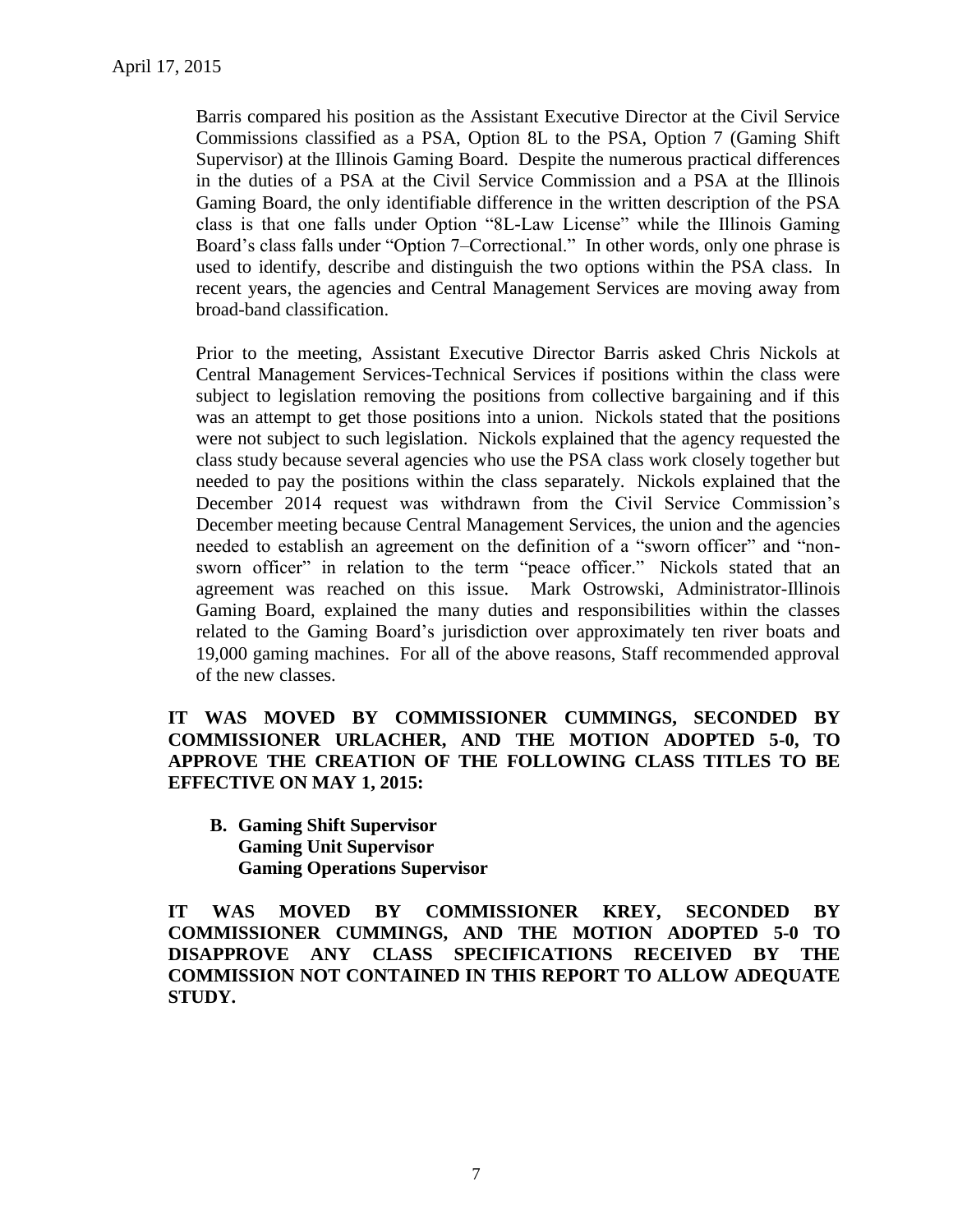#### VIII. MOTION TO CLOSE A PORTION OF THE MEETING

**IT WAS MOVED BY COMMISSIONER URLACHER, SECONDED BY COMMISSIONER KREY, AND BY ROLL CALL VOTE THE MOTION ADOPTED 5-0 TO CLOSE A PORTION OF THE MEETING PURSUANT TO SUBSECTIONS 2(c)(1), 2(c)(4), AND 2(c)(11) OF THE OPEN MEETINGS ACT.**

| <b>BATES</b>          | <b>YES</b> | <b>CUMMINGS</b> | <b>YES</b> |
|-----------------------|------------|-----------------|------------|
| <b>FITZGERALD YES</b> |            | <b>KREY</b>     | YES        |
| URLACHER              | <b>YES</b> |                 |            |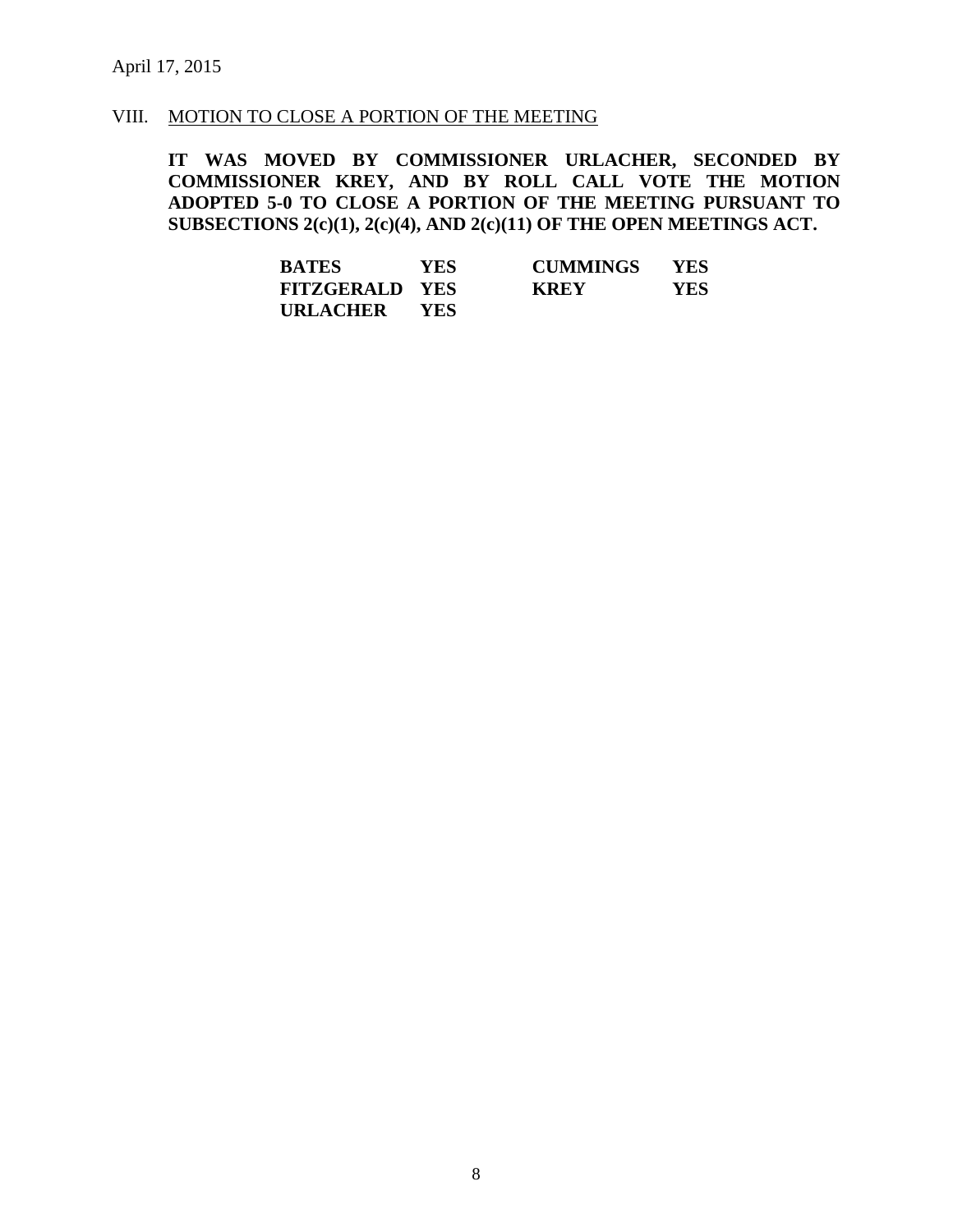#### IX. RECONVENE THE OPEN MEETING

Upon due and proper notice the regular open meeting of the Illinois Civil Service Commission was reconvened at 160 North LaSalle Street, Suite S-901, Chicago, Illinois at 11:28 a.m.

#### PRESENT

Chairman Fredrick H. Bates, Anita M. Cummings, Garrett P. FitzGerald (by telephone), Susan Moylan Krey, and Casey Urlacher, Commissioners; Daniel Stralka, Executive Director; and Assistant Executive Director Andrew Barris (by telephone).

Mary Ray asked to make a statement to the Commission regarding her appeal. Chairman Bates granted her two minutes to do so. Ms. Ray then commented on how she had hoped to make an oral presentation to the Commission prior to consideration of her appeal. Chairman Bates and Executive Director Stralka explained to her why she would not have been allowed to do so, noting she had previously timely filed a written reply to the Proposal for Decision and had not asked to make such a presentation in accordance with Commission Rules. That completed her statement.

## X. NON-MERIT APPOINTMENT REPORT

The Personnel Code permits non-merit appointments for a limited period of time, i.e., emergency appointments shall not exceed 60 days and shall not be renewed, and positions shall not be filled on a temporary or provisional basis for more than six months out of any twelve-month period. Consecutive non-merit appointments are not violative of the Code; however, they do present a possible evasion of merit principles and should be monitored. Set forth below is the number of consecutive non-merit appointments made by each department.

| <b>Agency</b>                         | 2/28/15 | 3/31/15      | 3/31/14 |
|---------------------------------------|---------|--------------|---------|
| Aging                                 |         |              |         |
| Arts Council                          |         |              |         |
| <b>Central Management Services</b>    |         |              |         |
| Children and Family Services          |         | $\mathbf{2}$ |         |
| <b>Healthcare and Family Services</b> |         | 2            | 3       |
| <b>Human Services</b>                 |         | $\mathbf{2}$ | 3       |
| Insurance                             |         |              |         |
| <b>Natural Resources</b>              |         | 3            |         |
| Revenue                               |         |              |         |
| <b>State Retirement Systems</b>       |         | O            |         |
| Transportation                        |         |              |         |
| Veterans' Affairs                     |         | O            |         |
| <b>Totals</b>                         | 28      | 13           |         |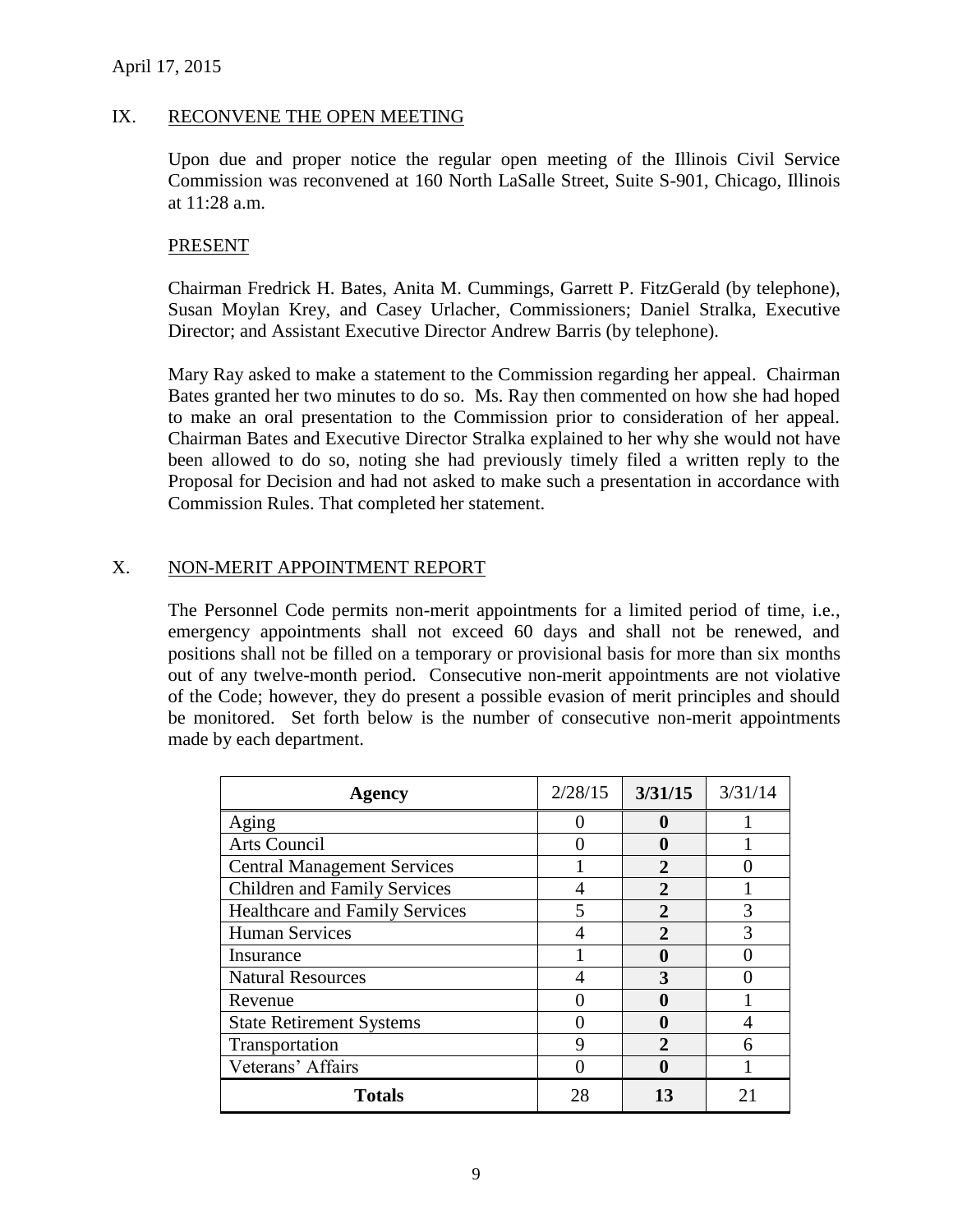#### XI. INTERLOCUTORY APPEAL

#### **S-34-15**

| Employee | Luz M. Guerra                                     | <b>Appeal Date</b>   | 2/25/15             |
|----------|---------------------------------------------------|----------------------|---------------------|
| Agency   | <b>Employment Security</b>                        | <b>Decision Date</b> | 4/06/15             |
| Type     | Suspension                                        | ALJ                  | Daniel Stralka      |
| Issue(s) | Motion to Dismiss filed for Proposal for Decision |                      | Grant the Motion to |
|          | untimely filing of appeal                         |                      | Dismiss.            |

**IT WAS MOVED BY COMMISSIONER URLACHER, SECONDED BY COMMISSIONER CUMMINGS, AND BY ROLL CALL VOTE OF 5-0 THE MOTION ADOPTED TO AFFIRM AND ADOPT THE PROPOSAL FOR DECISION OF THE ADMINISTRATIVE LAW JUDGE TO DISMISS THE APPEAL. THE FAILURE OF GUERRA TO FILE HER APPEAL WITHIN 15 DAYS AFTER RECEIPT OF THE APPROVED CHARGES RESULTED IN THE COMMISSION HAVING NO JURISDICTION OVER THIS MATTER.**

| <b>BATES</b>          | <b>YES</b> | <b>CUMMINGS</b> | <b>YES</b> |
|-----------------------|------------|-----------------|------------|
| <b>FITZGERALD YES</b> |            | <b>KREY</b>     | YES        |
| URLACHER              | <b>YES</b> |                 |            |

#### XII. PUBLICLY ANNOUNCED DECISIONS RESULTING FROM APPEALS

#### **DA-31-15**

| Employee    | Charles E. Tucker | <b>Appeal Date</b>   | 1/07/15           |
|-------------|-------------------|----------------------|-------------------|
| Agency      | Corrections       | <b>Decision Date</b> | 4/03/15           |
| Appeal Type | Discharge         | Proposal for         | Discharge upheld. |
| ALJ         | Daniel Stralka    | Decision             |                   |

**IT WAS MOVED BY COMMISSIONER KREY, SECONDED BY COMMISSIONER URLACHER, AND BY ROLL CALL VOTE OF 5-0 THE MOTION ADOPTED TO AFFIRM AND ADOPT THE PROPOSAL FOR DECISION OF THE ADMINISTRATIVE LAW JUDGE TO UPHOLD THE DISCHARGE FOR THE REASONS SET FORTH IN THE PROPOSAL FOR DECISION DATED APRIL 3, 2015.**

| <b>BATES</b>          | <b>YES</b> | <b>CUMMINGS</b> | <b>YES</b> |
|-----------------------|------------|-----------------|------------|
| <b>FITZGERALD YES</b> |            | <b>KREY</b>     | YES        |
| <b>URLACHER</b>       | - YES      |                 |            |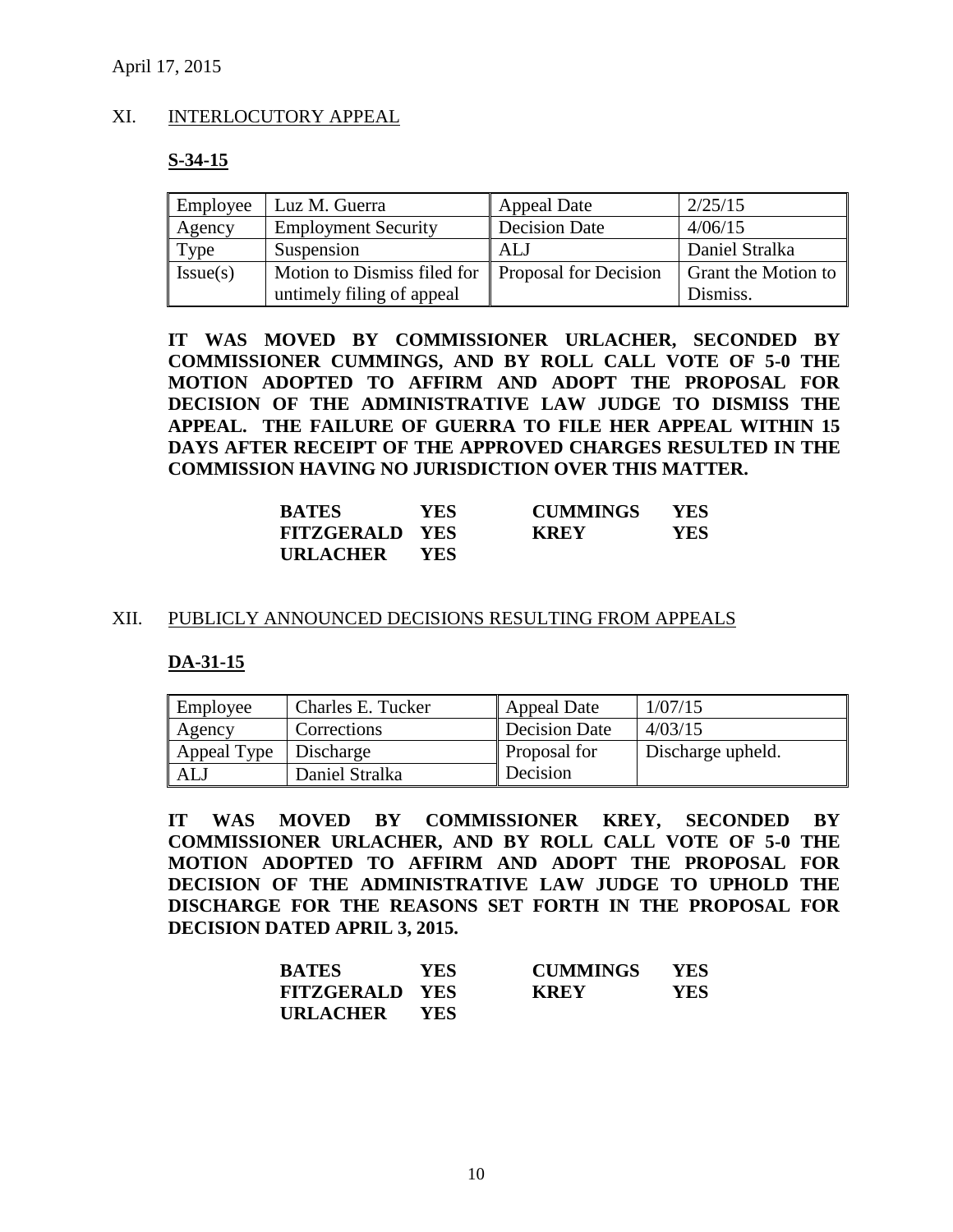## **RV-21-15**

| Employee | Mary L. Ray                  | Appeal Date         | 11/03/14      |
|----------|------------------------------|---------------------|---------------|
| Agency   | <b>Human Services</b>        | Decision Date       | 03/20/15      |
|          | Appeal Type   Rule Violation | <b>Proposal for</b> | No violation. |
| ALJ      | <b>Andrew Barris</b>         | Decision            |               |

**IT WAS MOVED BY COMMISSIONER KREY, SECONDED BY COMMISSIONER URLACHER, AND BY ROLL CALL VOTE OF 5-0 THE MOTION ADOPTED TO AFFIRM AND ADOPT THE PROPOSAL FOR DECISION OF THE ADMINISTRATIVE LAW JUDGE THAT A VIOLATION OF THE PERSONNEL CODE OR PERSONNEL RULES HAS NOT BEEN PROVEN BY A PREPONDERANCE OF THE EVIDENCE.**

| <b>BATES</b>          | <b>YES</b> | <b>CUMMINGS</b> | <b>YES</b> |
|-----------------------|------------|-----------------|------------|
| <b>FITZGERALD YES</b> |            | <b>KREY</b>     | YES.       |
| URLACHER              | <b>YES</b> |                 |            |

#### XIII. APPEAL TERMINATED WITHOUT DECISION ON THE MERITS

#### **DA-35-15**

| Employee                | Deon Sanderfer, Sr.   | <b>Appeal Date</b>  | 3/02/15               |
|-------------------------|-----------------------|---------------------|-----------------------|
| Agency                  | <b>Human Services</b> | Decision Date       | 3/30/15               |
| Appeal Type   Discharge |                       | <b>Proposal for</b> | Dismissed; withdrawn. |
| ALJ                     | <b>Andrew Barris</b>  | Decision            |                       |

**IT WAS MOVED BY COMMISSIONER CUMMINGS, SECONDED BY COMMISSIONER KREY, AND BY ROLL CALL VOTE OF 5-0 THE MOTION ADOPTED TO AFFIRM AND ADOPT THE PROPOSAL FOR DECISION OF THE ADMINISTRATIVE LAW JUDGE TO DISMISS THE APPEAL.**

| <b>BATES</b>          | <b>YES</b> | <b>CUMMINGS</b> | <b>YES</b> |
|-----------------------|------------|-----------------|------------|
| <b>FITZGERALD YES</b> |            | <b>KREY</b>     | YES        |
| URLACHER              | <b>YES</b> |                 |            |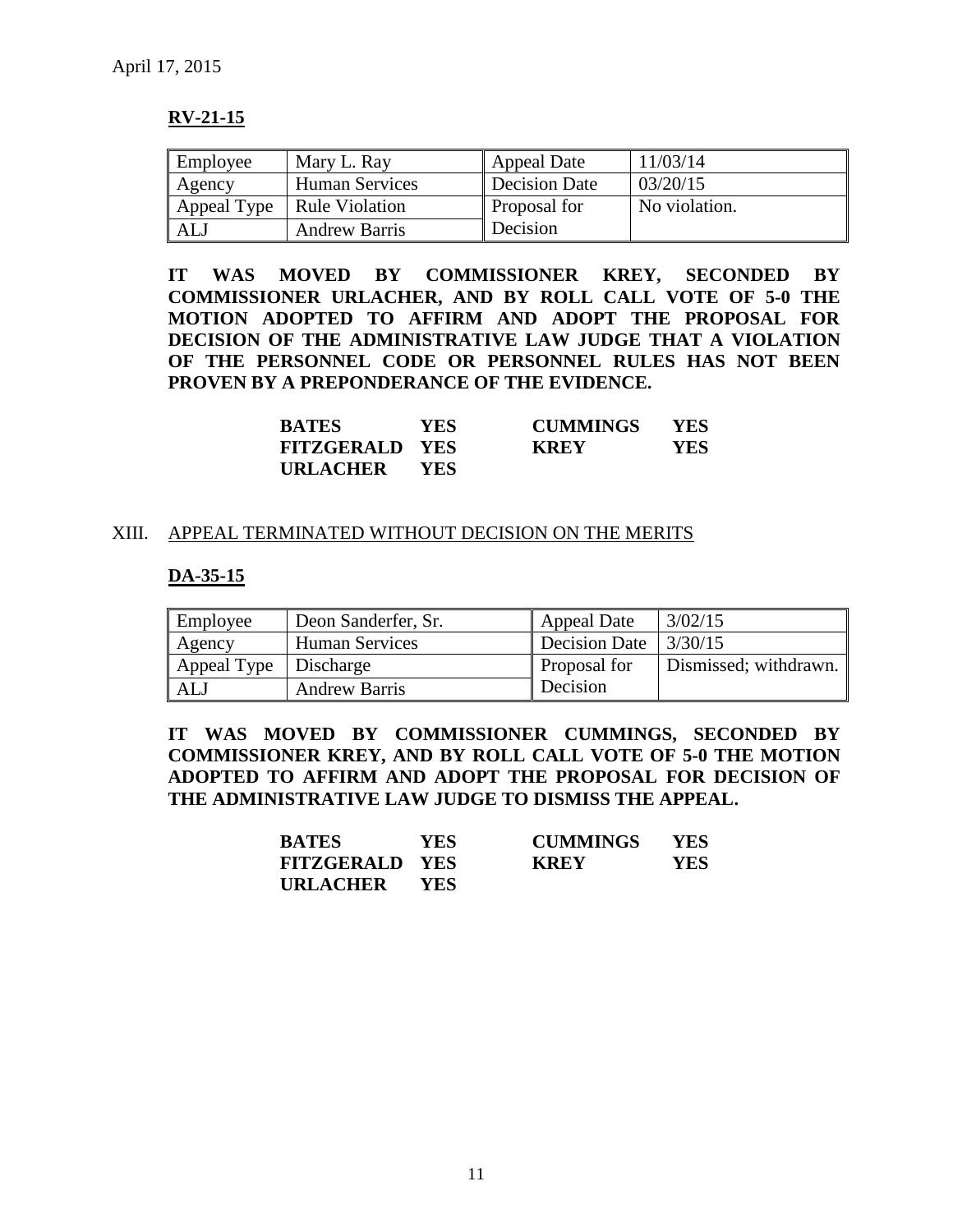#### XIV. STAFF REPORT

Executive Director Daniel Stralka reported that:

- $\triangleright$  The annual Ethics test was included with this month's materials. Signed receipts are to be returned to him as Ethics Officer.
- $\triangleright$  The fiscal year 2016 Senate appropriation hearing is scheduled for April 30, 2015. He also noted that the Commission had its fiscal year 2015 appropriation reduced 2.25% from \$379,000 to \$370,500. Due to the extended vacancy of the Fiscal Officer position, the Commission will not be affected by this reduction.
- $\triangleright$  The Office of the Auditor General began the biannual compliance audit for fiscal year 2014 and fiscal year 2015. It had provided a list of nine exceptions that he responded to. Chairman Bates asked that a copy of the Auditor General e-mails and Commission response be forwarded to him.
- $\triangleright$  Executive Director Stralka had met with representatives of the Governor's Office and Central Management Services on April 6, 2015 regarding unspecified Rutan matters. It appears that the Office of the Executive Inspector General had recommended that Central Management Services should not be making Rutan exemption determinations on its own positions. The purpose of the meeting was to explore the Commission taking over that responsibility for Central Management Services. No final resolution had been made.
- $\triangleright$  At the March meeting, a communication to Personnel Code-covered employees that had been excluded from their collective bargaining units as a result of the Management Bill (P.A. 97-1172) was first discussed. At the conclusion of the discussion, it was the consensus of the Commissioners that Staff should prepare a draft communication to such employees reminding them of their rights under the Personnel Code. A draft e-mail had been provided to all the Commissioners prior to the April meeting for their review and consideration. After deliberation and some suggested changes, the general form of the communication was agreed upon and Staff was charged with moving forward with this initiative. Chairman Bates also suggested that the communication can be posted on the Commission website once delivery starts.
- Chairman Bates and Executive Director Stralka met with Acting Director Tom Tyrrell and Assistant Director Kim McCullough of Central Management Services on April 10, 2015. At the meeting, a general discussion of issues arising from the relationship of the Commission to Central Management Services occurred. Chairman Bates noted specifically that there was a discussion of potential changes to the State's system of personnel management, and he noted specifically for the Director that the Commission should be involved in any such endeavor.